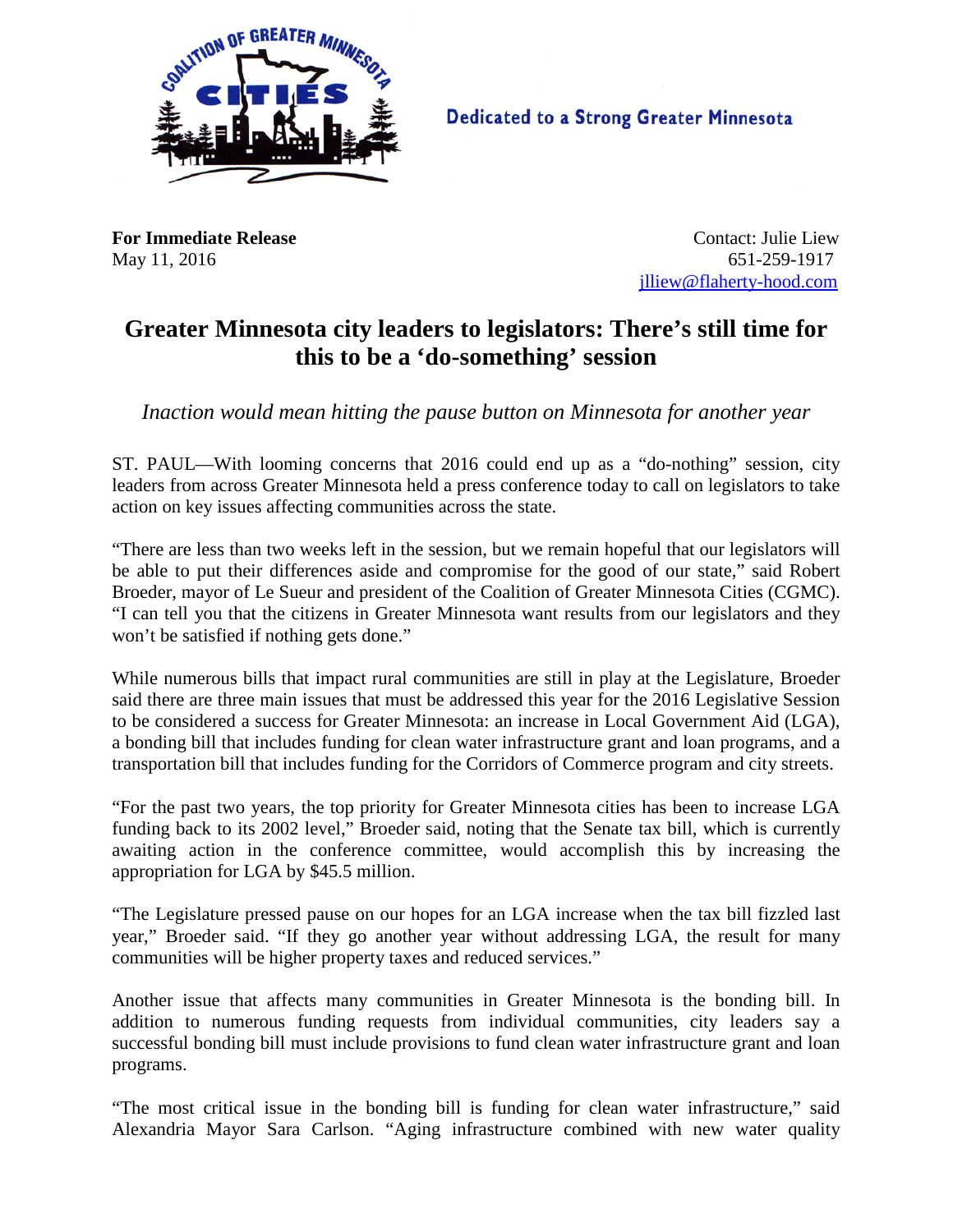regulations means cities across the state are being forced to upgrade their facilities or build new ones altogether."

Carlson continued, "Cities can't put off making required repairs and upgrades, but the high costs are a big financial burden. Without funding from the state, water and wastewater rates for businesses and homeowners will skyrocket."

Transportation has also been a major concern for Greater Minnesota cities for years. As it becomes one of the main focal points of the session, city officials are urging legislators to remember the needs of rural communities as they continue negotiations.

"If there is one issue that unites mayors from all parts of the state and all political persuasions, it's transportation," said Granite Falls Mayor Dave Smiglewski. "We all want the Legislature to get serious about addressing Greater Minnesota's transportation needs. To do that, any transportation package they pass must include significant funding for the Corridors of Commerce program and city streets."

As the session winds down, the city leaders said they plan to be in frequent contact with their local legislators and other key lawmakers to encourage them to take action on key Greater Minnesota priorities.

"We expect legislators to stand up for Greater Minnesota by supporting funding for LGA, transportation and clean water infrastructure," Smiglewski said. "The days are winding down, but there is still plenty of time for this to be a 'do-something' session."

*The Coalition of Greater Minnesota Cities is a nonprofit, nonpartisan advocacy organization representing 88 cities outside of the Twin Cities metropolitan area. The Coalition educates legislators about issues important to Greater Minnesota. Visit the CGMC online at [greatermncities.org.](http://greatermncities.org/)* 

###